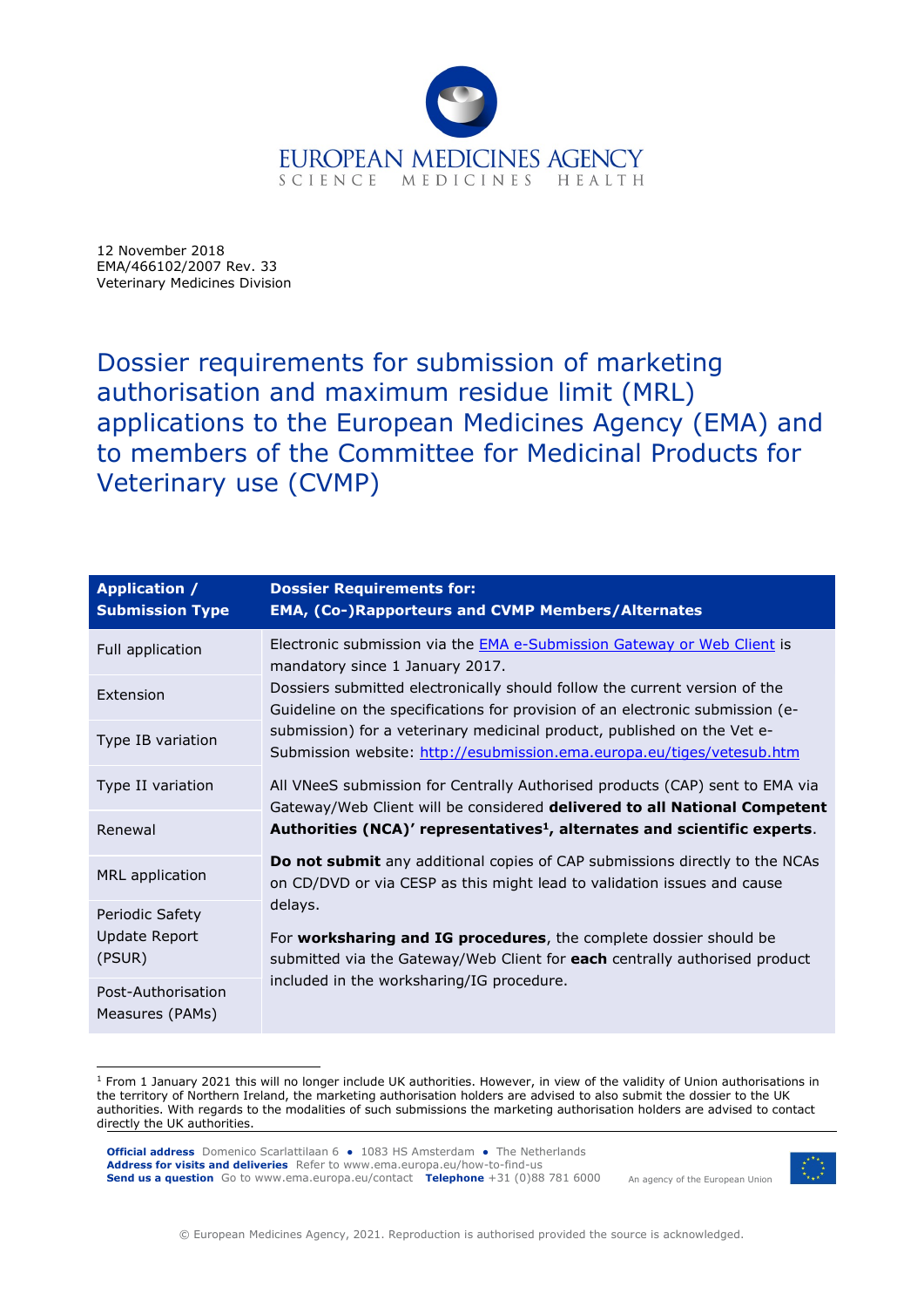| <b>Application /</b><br><b>Submission Type</b> | <b>Dossier Requirements for:</b><br><b>EMA, (Co-)Rapporteurs and CVMP Members/Alternates</b> |
|------------------------------------------------|----------------------------------------------------------------------------------------------|
| Annual Re-<br>Assessment                       | For technical issues with the submissions visit the <b>EMA Service Desk portal</b>           |
| Referrals                                      |                                                                                              |
| Type IA                                        |                                                                                              |
| <b>Transfers</b>                               |                                                                                              |
| Active Substance<br>Master Files (ASMFs)       |                                                                                              |
| new submissions and<br>updates                 |                                                                                              |

## The above requirements apply also to the submission of responses to list of questions (LoQ) and list of outstanding issues (LoOI).

The use of the Common Repository by NCAs is mandatory since the 1<sup>st</sup> of June 2018, which means that the following process is applicable:

- the applicant sends their dossier via the EMA Gateway/ Web Client;
- the submitted dossier is made available in the Common Repository;
- for CVMP members, no further submissions via any other channels is necessary, as they will retrieve the dossier via the Common Repository.

## For worksharing procedures involving NAPs, additional submission to the NCAs will be required as per table below:

**Example:** for a worksharing procedure involving three CAPs and four NAPs, the procedure will be:

- Applicant sends the same completed dossier 3 times (1 submission per CAP) via EMA Gateway / Web Client
- Applicant sends the NAPs as detailed below

| <b>National</b><br><b>Competent</b><br><b>Authority</b> | <b>Submission via Portal for worksharing</b><br>procedures involving NAPs            |
|---------------------------------------------------------|--------------------------------------------------------------------------------------|
| Austria (AT)                                            | YES: submission via CESP accepted                                                    |
|                                                         | https://cespportal.hma.eu/Public/Contacts                                            |
|                                                         | Eudralink cannot be used for Austria.<br>Submission via CD/DVD should be accompanied |
|                                                         | with signed hard-copy cover letter.                                                  |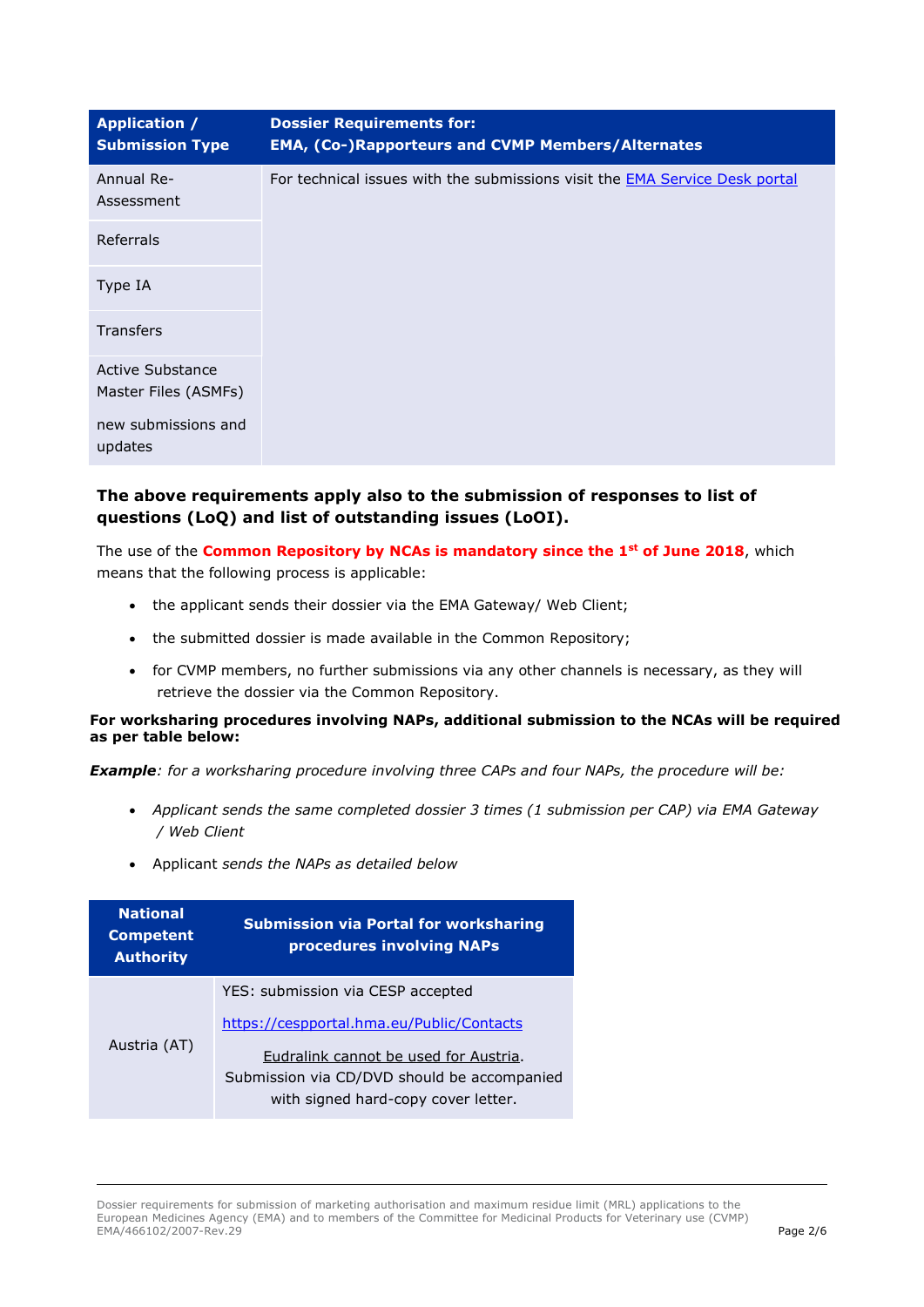| <b>National</b><br><b>Competent</b><br><b>Authority</b> | <b>Submission via Portal for worksharing</b><br>procedures involving NAPs                                                                                                                            |
|---------------------------------------------------------|------------------------------------------------------------------------------------------------------------------------------------------------------------------------------------------------------|
| Belgium (BE)                                            | YES: submission via CESP accepted                                                                                                                                                                    |
|                                                         | https://cespportal.hma.eu/Public/Contacts                                                                                                                                                            |
|                                                         | Alternatively, if sent via Eudralink, the address<br>should be:                                                                                                                                      |
|                                                         | Post.authorisation.v@fagg-afmps.be for<br>worksharing variations including NAPs                                                                                                                      |
| Bulgaria (BG)                                           | NO (please refer to the CESP portal for updated<br>status)                                                                                                                                           |
|                                                         | https://cespportal.hma.eu/Public/Contacts                                                                                                                                                            |
| Croatia (HR)                                            | NO (please refer to the CESP portal for updated<br>status)                                                                                                                                           |
|                                                         | https://cespportal.hma.eu/Public/Contacts                                                                                                                                                            |
| Cyprus (CY)                                             | YES: submission via CESP accepted                                                                                                                                                                    |
|                                                         | https://cespportal.hma.eu/Public/Contacts                                                                                                                                                            |
| Czech Republic                                          | YES: submission via CESP accepted                                                                                                                                                                    |
| (CZ)                                                    | https://cespportal.hma.eu/Public/Contacts                                                                                                                                                            |
| Denmark (DK)                                            | YES: submission via CESP accepted                                                                                                                                                                    |
|                                                         | https://cespportal.hma.eu/Public/Contacts                                                                                                                                                            |
|                                                         | YES: submission via CESP accepted                                                                                                                                                                    |
| Estonia (EE)                                            | https://cespportal.hma.eu/Public/Contacts                                                                                                                                                            |
| Finland (FI)                                            | YES: submission via CESP accepted                                                                                                                                                                    |
|                                                         | https://cespportal.hma.eu/Public/Contacts                                                                                                                                                            |
|                                                         | Alternatively e-submission should be used:<br>applications to be sent on 2 identical CD/DVD<br>media along with signed cover letter and<br>application form on paper (read more at<br>www.fimea.fi). |
|                                                         | Eudralink cannot be used for Finland.                                                                                                                                                                |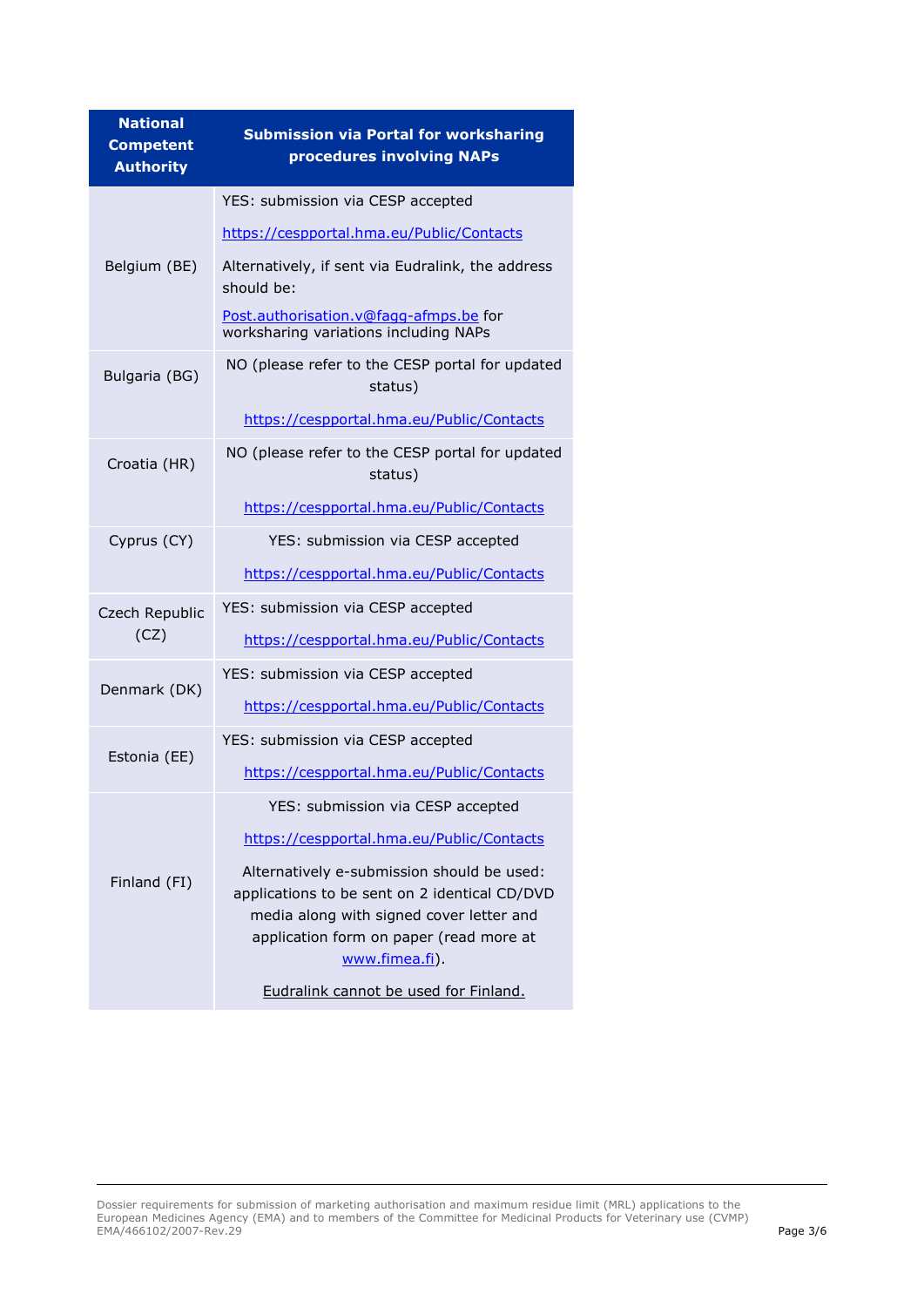| <b>National</b><br><b>Competent</b><br><b>Authority</b> | <b>Submission via Portal for worksharing</b><br>procedures involving NAPs                                                                                                                                             |
|---------------------------------------------------------|-----------------------------------------------------------------------------------------------------------------------------------------------------------------------------------------------------------------------|
|                                                         | YES: submission via CESP accepted                                                                                                                                                                                     |
|                                                         | https://cespportal.hma.eu/Public/Contacts                                                                                                                                                                             |
| France (FR)                                             | Alternatively, if sent via Eudralink:<br>Immunologicals applications: E-submission to<br>be addressed to esubimmuno@anses.fr<br>Pharmaceuticals applications: E-submissions<br>to be addressed to esubpharma@anses.fr |
|                                                         | Paul-Ehrlich-Institut (PEI)                                                                                                                                                                                           |
|                                                         | YES: submission via CESP accepted                                                                                                                                                                                     |
| Germany (DE)                                            | https://cespportal.hma.eu/Public/Contacts                                                                                                                                                                             |
|                                                         | Bundesamt für Verbraucherschutz und<br>Lebensmittelsicherheit (BVL)                                                                                                                                                   |
|                                                         | YES: submission via CESP accepted                                                                                                                                                                                     |
|                                                         | https://cespportal.hma.eu/Public/Contacts                                                                                                                                                                             |
| Greece (GR)                                             | YES: submission via CESP accepted                                                                                                                                                                                     |
|                                                         | https://cespportal.hma.eu/Public/Contacts                                                                                                                                                                             |
| Hungary (HU)                                            | YES: submission via CESP accepted                                                                                                                                                                                     |
|                                                         | https://cespportal.hma.eu/Public/Contacts                                                                                                                                                                             |
|                                                         | YES: submission via CESP is very much<br>preferred                                                                                                                                                                    |
| Iceland (IS)                                            | https://cespportal.hma.eu/Public/Contacts                                                                                                                                                                             |
|                                                         | Alternatively CD/DVD submission is accepted.<br>Please note that Eudralink/email submission is<br>not accepted.                                                                                                       |
|                                                         | YES: submission via CESP accepted                                                                                                                                                                                     |
|                                                         | https://cespportal.hma.eu/Public/Contacts                                                                                                                                                                             |
| Ireland (IE)                                            | Submissions to the co-opted member Dr Rory<br>Breathnach should be made directly to the<br>Health Products Regulatory Authority (HPRA).                                                                               |
| Italy (IT)                                              | YES: submission via CESP accepted                                                                                                                                                                                     |
|                                                         | https://cespportal.hma.eu/Public/Contacts                                                                                                                                                                             |
| Latvia (LV)                                             | YES: submission via CESP accepted                                                                                                                                                                                     |
|                                                         | https://cespportal.hma.eu/Public/Contacts                                                                                                                                                                             |

Dossier requirements for submission of marketing authorisation and maximum residue limit (MRL) applications to the European Medicines Agency (EMA) and to members of the Committee for Medicinal Products for Veterinary use (CVMP) EMA/466102/2007-Rev.29 Page 4/6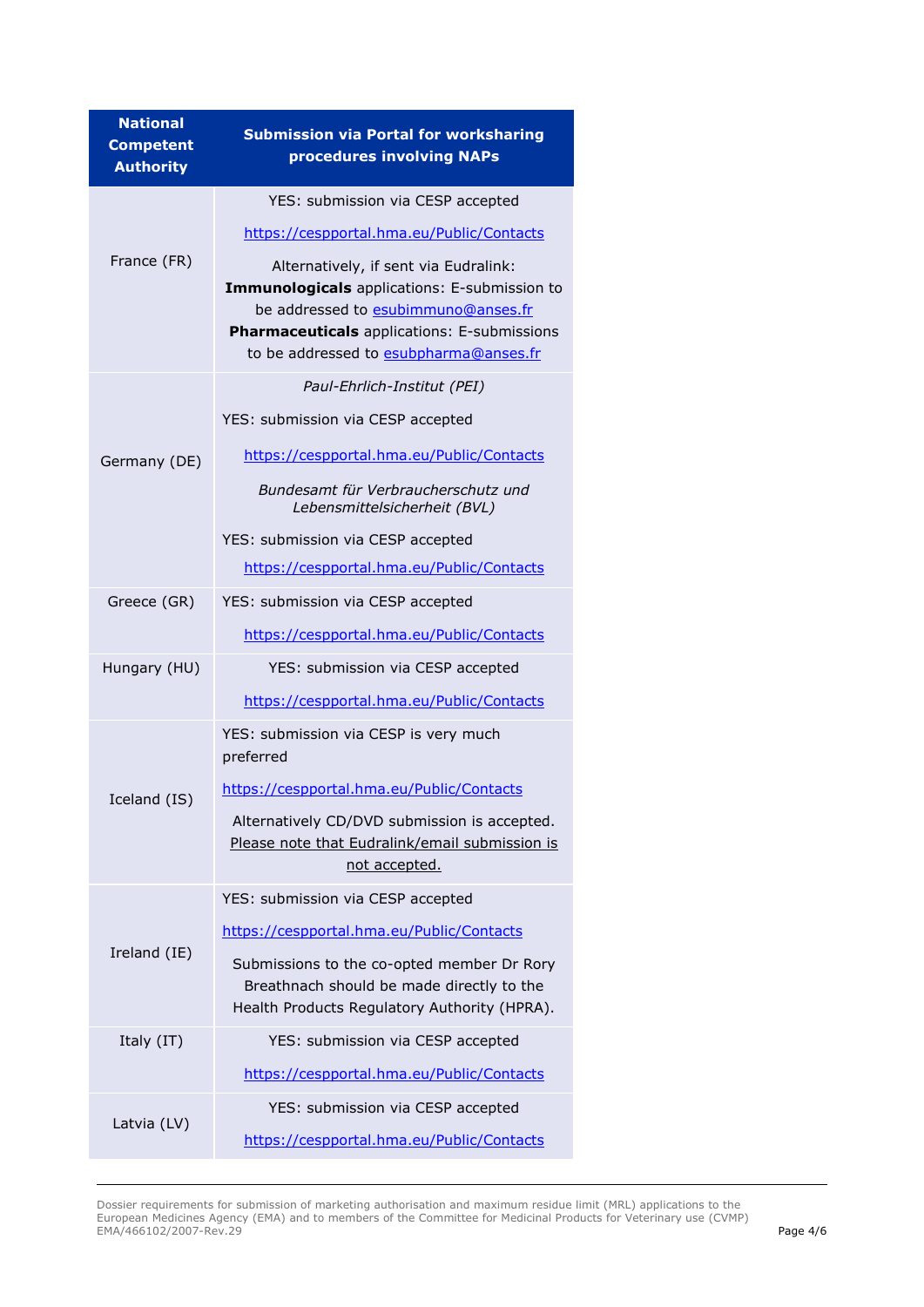| <b>National</b><br><b>Competent</b><br><b>Authority</b> | <b>Submission via Portal for worksharing</b><br>procedures involving NAPs                                                                                                                               |
|---------------------------------------------------------|---------------------------------------------------------------------------------------------------------------------------------------------------------------------------------------------------------|
| Lithuania (LT)                                          | YES: submission via CESP accepted                                                                                                                                                                       |
|                                                         | https://cespportal.hma.eu/Public/Contacts                                                                                                                                                               |
| Luxemburg<br>(LU)                                       | YES: submission via CESP accepted                                                                                                                                                                       |
|                                                         | https://cespportal.hma.eu/Public/Contacts                                                                                                                                                               |
| Malta (MT)                                              | NO (please refer to the CESP portal for updated<br>status)                                                                                                                                              |
|                                                         | https://cespportal.hma.eu/Public/Contacts                                                                                                                                                               |
|                                                         | YES: submission via CESP accepted                                                                                                                                                                       |
|                                                         | https://cespportal.hma.eu/Public/Contacts                                                                                                                                                               |
| <b>Netherlands</b><br>(NL)                              | <b>Pharmaceuticals response dossiers</b> sent via<br>Eudralink to be addressed to case@cbq-meb.nl,<br>mentioning the word 'case' followed by the<br>procedure number in the email heading. <sup>2</sup> |
|                                                         | Submissions to the co-opted member Dr Gerrit<br>Johan Schefferlie should be made directly to the<br>Medicines Evaluation Board - Veterinary<br>Medicinal Products Unit (CBG-MEB).                       |
|                                                         | YES: submission via CESP accepted                                                                                                                                                                       |
|                                                         | https://cespportal.hma.eu/Public/Contacts                                                                                                                                                               |
| Norway (NO)                                             | Alternatively, if sent via Eudralink:<br>CVMP member: to post@legemiddelverket.no<br>CVMP alternate: to<br>Vet.Felles@legemiddelverket.no                                                               |
| Poland (PL)                                             | YES: submission via CESP accepted                                                                                                                                                                       |
|                                                         | https://cespportal.hma.eu/Public/Contacts                                                                                                                                                               |
| Portugal (PT)                                           | NO (please refer to the CESP portal for updated<br>status)                                                                                                                                              |
|                                                         | https://cespportal.hma.eu/Public/Contacts                                                                                                                                                               |
| Romania (RO)                                            | YES: submission via CESP accepted                                                                                                                                                                       |
|                                                         | https://cespportal.hma.eu/Public/Contacts                                                                                                                                                               |
| Slovakia (SK)                                           | YES: submission via CESP accepted                                                                                                                                                                       |
|                                                         | https://cespportal.hma.eu/Public/Contacts                                                                                                                                                               |

<sup>&</sup>lt;sup>2</sup> The procedure number should be quoted for centralised procedure. Information on responses by e-submissions is available on their website: http://www.cbg-meb.nl/CBG/en/human-medicines/regulatory-affairs/e-submission/how-shouldresponse-documents-be-submitted/default.htm

Dossier requirements for submission of marketing authorisation and maximum residue limit (MRL) applications to the European Medicines Agency (EMA) and to members of the Committee for Medicinal Products for Veterinary use (CVMP) EMA/466102/2007-Rev.29 Page 5/6